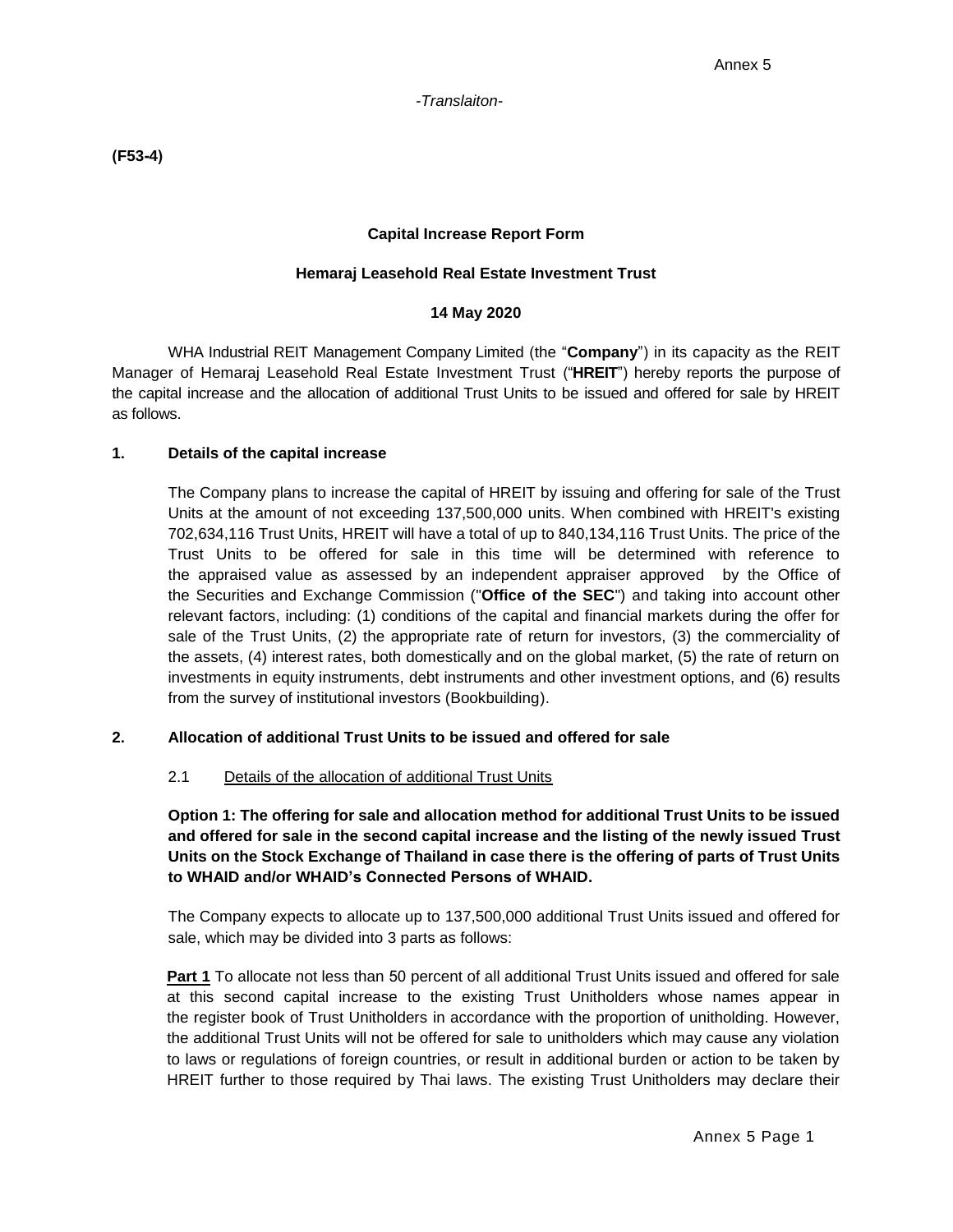intention to subscribe for the amount of additional Trust Units offered for sale in this time as they are entitled to be allocated, more than they are entitled to be allocated, less than they are entitled to be allocated, or they may waive their rights to subscribe for additional Trust Units offered for sale in this time.

The nationality of the existing Trust Unitholders other than Thai that the Company will take into consideration to not offer for sale of the Trust Units in accordance with the abovementioned conditions are primarily American, Canadian, Japanese, British, Singaporean, Malaysian, Swiss, Indian, and French, which are the nationality of the existing Trust Unitholders other than Thai as of the Record Date on 23 March 2020. In any case, the Company will announce the list of nationalities of the existing Trust Unitholders who are not being offered for sale of the Trust Units on the Stock Exchange of Thailand's website before the subscription date of the Trust Units.

After the allocation of Trust Units in Part 1 to the existing Trust Unitholders based on their entitlement, the Company may allocate the remaining Trust Units to the existing Trust Unitholders who have declared their intention to subscribe to Trust Units in excess of the amount they are entitled to, as it deems appropriate, at the same time or after the allocation of Trust Units in Part 3 or none. In the event the allocation according to the prescribed ratio results in any existing Trust Unitholders having the right to subscribe for a fraction of a trust unit that cannot be allocated as a full trust unit, such a fraction of a trust unit shall be rounded down to the nearest whole number.

**Part 2** To allocate the Trust Units to WHAID and/or WHAID's Connected Persons. The number of Trust Units to be allocated to the WHAID and/or WHAID's Connected Persons, when combined with Part 1, shall not exceed 20 percent of all Trust Units to be issued and offered for sale in this second capital increase.

**Part 3** To allocate the outstanding Trust Units after the offering for sale in the Part 1 and Part 2 to: (1) persons on a private placement basis including institutional investors and special subscribers, who are not the existing Trust Unitholders according to the notifications of the Office of the SEC, and are not connected persons of the owners of the immovable property according to the relevant notifications of the SEC, and/or (2) the general public, as it deems appropriate, according to the Notification TorThor. 27/2559 and other related notifications.

The summary table of the allocation details of the additional Trust Units issued and offered for sale is as follows:

| Allocated to                                                                                                  | <b>Number of Trust</b><br><b>Units</b>                                              | Ratio<br>(Old:New)                | <b>Price (Baht</b><br>per Unit)   | Date and Time for<br><b>Subscription and</b><br><b>Payment</b>                       | <b>Remarks</b>         |
|---------------------------------------------------------------------------------------------------------------|-------------------------------------------------------------------------------------|-----------------------------------|-----------------------------------|--------------------------------------------------------------------------------------|------------------------|
| Part 1 Existing Trust<br>Unitholders whose<br>names appear in the<br>register book of Trust<br>Unitholders in | Not less than 50<br>percent of all Trust<br>Units issued and<br>offered for<br>sale | To be<br>determined<br>Remark (2) | To be<br>determined<br>Remark (1) | To be determined<br>and after obtaining<br>an approval from the<br>Office of the SEC | $(3)$ $(5)$ and<br>(6) |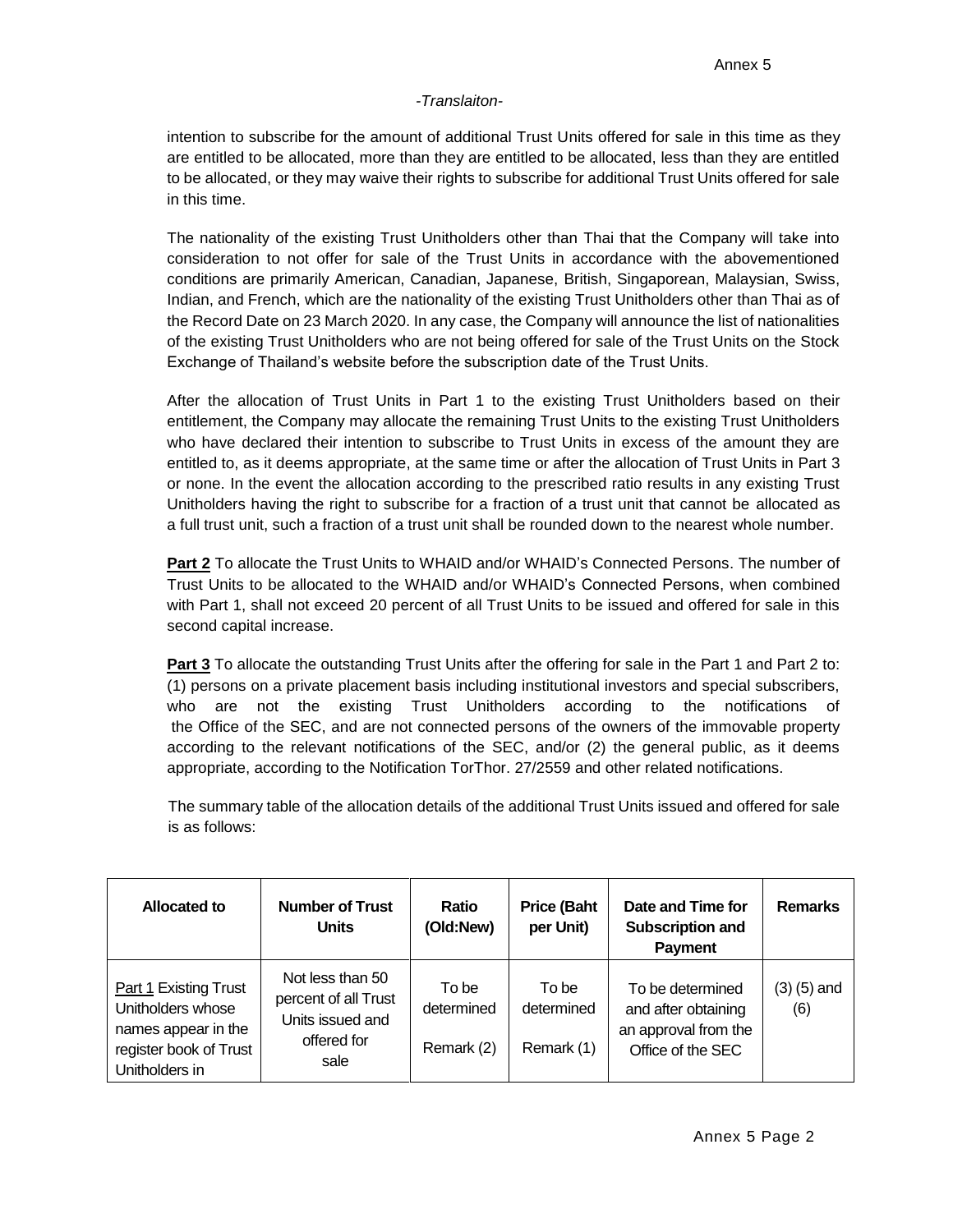| <b>Allocated to</b>                                                                                                                                                                                                                                                                                                                                                   | <b>Number of Trust</b><br><b>Units</b>                                                                          | <b>Ratio</b><br>(Old:New) | <b>Price (Baht</b><br>per Unit)   | Date and Time for<br>Subscription and<br><b>Payment</b>                              | <b>Remarks</b>         |
|-----------------------------------------------------------------------------------------------------------------------------------------------------------------------------------------------------------------------------------------------------------------------------------------------------------------------------------------------------------------------|-----------------------------------------------------------------------------------------------------------------|---------------------------|-----------------------------------|--------------------------------------------------------------------------------------|------------------------|
| accordance with<br>the proportion of<br>unitholding.<br>However, the<br>additional Trust<br>Units will not be<br>offered for sale to<br>unitholders which<br>may cause any<br>violation to laws or<br>regulations of<br>foreign countries,<br>or result in<br>additional burden<br>or action to be<br>taken by HREIT<br>further to those<br>required by Thai<br>laws. | Remark (1)                                                                                                      |                           |                                   |                                                                                      |                        |
| <b>WHAID</b><br>Part 2<br>and/or WHAID's<br><b>Connected Persons</b>                                                                                                                                                                                                                                                                                                  | When combined<br>with Part 1, not<br>exceeding 20 of all<br>Trust Units to be<br>issued and offered<br>for sale |                           | To be<br>determined<br>Remark (1) | To be determined<br>and after obtaining<br>an approval from the<br>Office of the SEC | $(3)$ $(4)$ and<br>(6) |
| (1) Private<br>Part 3<br>Placement, and/or<br>(2) Public Offering                                                                                                                                                                                                                                                                                                     | <b>Outstanding Trust</b><br>Units from the<br>issuance and<br>offering for sale in<br>Part 1 and/or Part 2      |                           | To be<br>determined<br>Remark (1) | To be determined<br>and after obtaining<br>an approval from the<br>Office of the SEC | $(3)$ and $(6)$        |

## **Remark**

(1) The number and the price of the Trust Units to be issued and offered for sale shall be determined with reference to the appraised value of the Additional Investment Assets as assessed by the independent appraisers approved by the Office of the SEC, and taking into account other relevant factors, including: (1) conditions of the capital and financial markets during the offer for sale of the Trust Units, (2) the appropriate rate of return for investors, (3) the commerciality of the assets, (4) interest rates, both domestically and on the global market,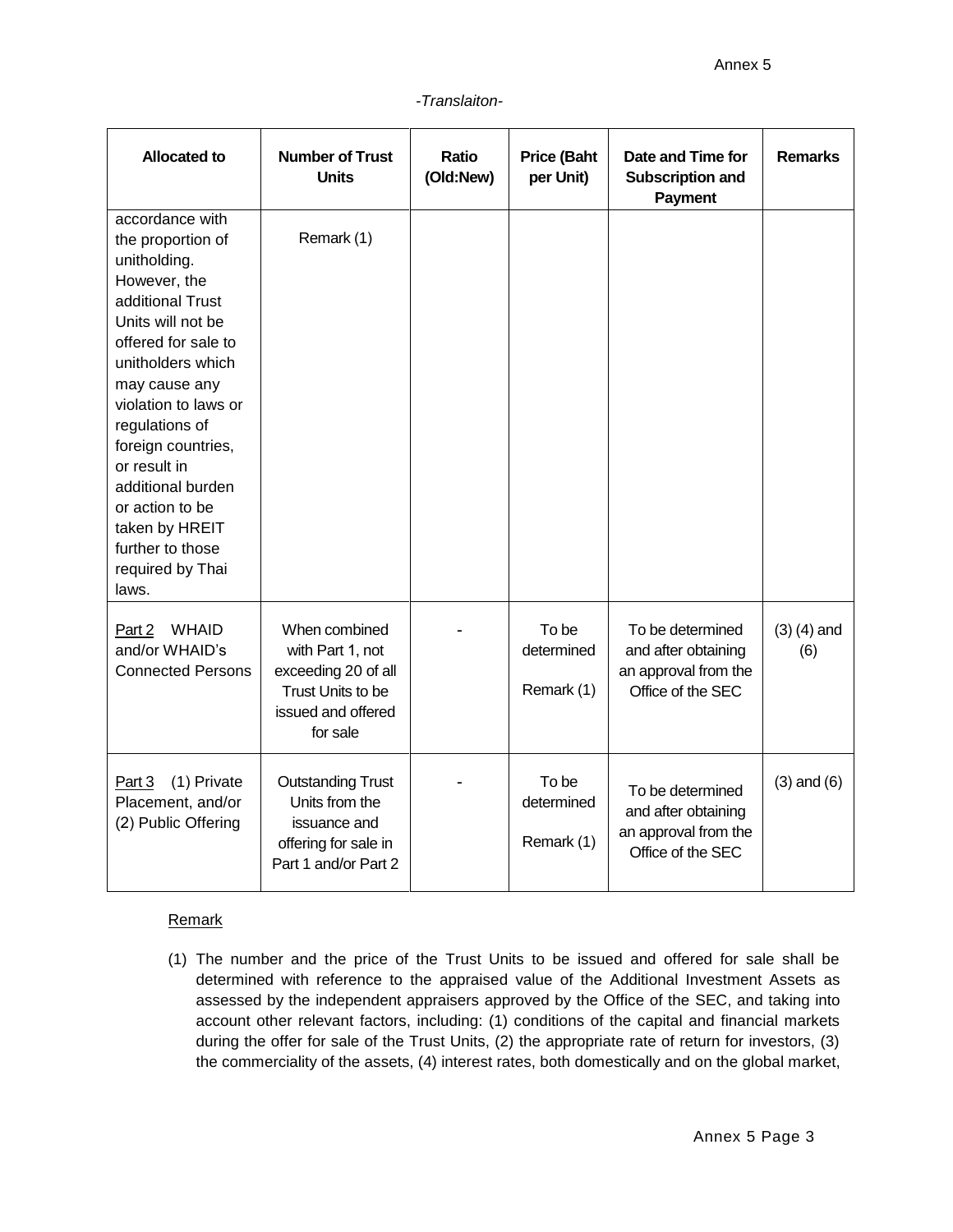(5) the rate of return on investments in equity instruments, debts instruments and other investment options, and (6) results from the survey of institutional investors (Bookbuilding).

- (2) Offering ratio will be calculated from the total number of the existing Trust Units before the capital increase, divided by the number of additional Trust Units to be issued and offered for sale in Part 1, at the per unit price to be determined by the Company as per the method provided below.
- (3) The Company will allocate the additional Trust Units to any person or persons in the same group at the amount of not exceeding 50 percent of the total Trust Units sold, whereby the definition of persons in the same group shall be referred to the Notification Torjor. 49/2555, and the definition of the sponsor shall be referred to the Notification TorThor. 27/2559. The information appeared in the information disclosure form for the offer for sale of Trust Units and/or the prospectus is to be considered as the criteria for the allocation of additional Trust Units to each type of investors.
- (4) The allocation of the additional Trust Units in Part 2 is considered as the transaction between HREIT and persons related to the REIT Manager, when combined with the size of the investment transaction in the Additional Investment Assets shall be deemed as a transaction between HREIT and Persons Related to the REIT Manager with the value of not less than 3 percent of the Net Asset Value of HREIT, which requires affirmative votes of not less than three-fourths of all Trust Units of Trust Unitholders attending the meeting and having the right to vote, and the objection votes shall not be more than 10 percent of all Trust Units of Trust Unitholders attending the meeting and having the right to object according to the Trust Deed and the Notification SorRor. 26/2555, whereby the Trust Unitholders who have special interest in this transaction shall not have the right to vote. The Information Memorandum on issuance and offering for sale of additional Trust Units between HREIT and person related to the REIT Manager appeared in Annex 4.
- (5) The Record Date and/or Book closing date to determine the names of existing Trust Unitholders eligible to subscribe for the Trust Units to be offered for sale is to be determined subsequently, whereby the Company will notify the Record Date, the allocation ratio and the subscription period through the SET for the Trust Unitholders to be informed.
- (6) The Trustee and/or the Company shall have the power to: 1) determine other details concerning the offering for sale and the allocation of the additional Trust Units, including but not limited to, the number of Trust Units to be issued and offered for sale, final structure of the offering for sale, subscription period, allocation method, offering method, subscription ratio, offering ratio, offering price, condition and subscription method, including other conditions and other details related to the offering for sale, and the allocation of additional Trust Units to the existing Trust Unitholders, and the allocation method in case the existing Trust Unitholders subscribe to Trust Units in excess of the amount they are entitled to, including offering for sale and allocation of the outstanding Trust Units from public offering to other investors, and to have its discretion to consider denying the offering for sale or allocation of the additional Trust Units to any Trust Unitholders, or any investors if such offering for sale or allocation of the additional Trust Units does not comply with the regulation related to offering for sale and allocation of trust unit enforced in Thailand or country of the trust unitholder's nationality, or causes unreasonable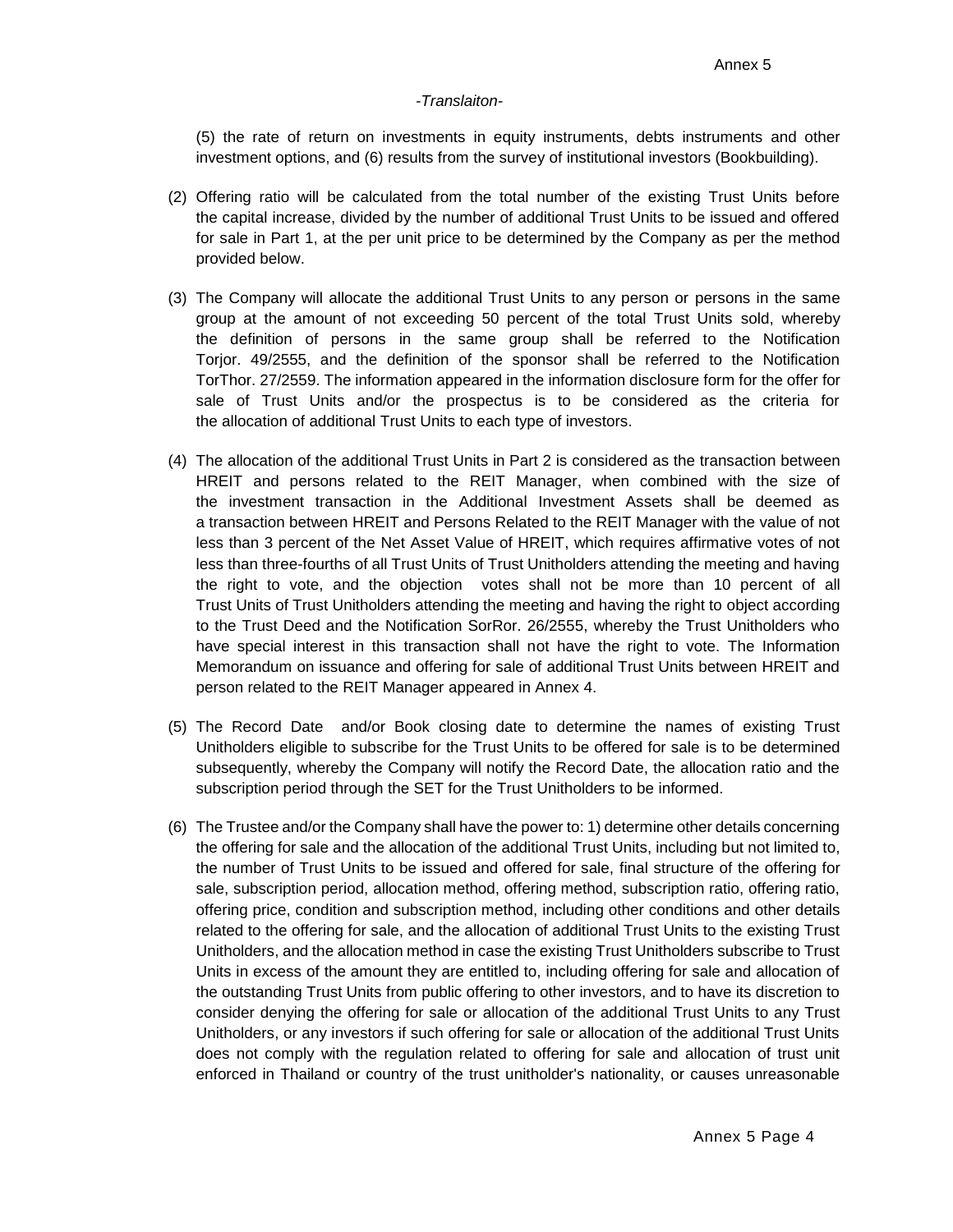burden and operation expenses, 2) determine the Record Dateand/or Book closing date to determine the names of existing Trust Unitholders eligible to subscribe for the Trust Units to be offered for sale are to be notified through the SET for the Trust Unitholders to be informed, 3) negotiate, agree, prepare, execute, deliver and/or amend, change any applications, waivers and other supporting documents which are necessary and related to the allocation of Trust Units to be issued and offered for sale, including documents and/or any agreements relating thereto, appointment of financial adviser, underwriter, and subscription agent, including to negotiate, contact and/or submit the applications, waivers and other relevant and necessary documents with the Office of the SEC, the SET, the governmental agencies, or the governmental organization, or other persons in relation thereto and the listing of the additional Trust Units as listed securities on the SET, etc., and 4) take any actions as necessary or relating thereto in all respects, including to appoint and/or remove any sub-authorized persons to carry out the actions as mentioned above until complete.

# **Option 2: The offering for sale and allocation method for additional Trust Units to be issued and offered for sale in the second capital increase and the listing of the newly issued Trust Units on the Stock Exchange of Thailand in case there is no offering of parts of Trust Units to WHAID and/or WHAID's Connected Persons of WHAID.**

The Company expects to allocate up to 137,500,000 additional Trust Units issued and offered for sale, which may be divided into 2 parts as follows:

**Part 1** To allocate not less than 50 percent of all additional Trust Units issued and offered for sale at this second capital increase to the existing Trust Unitholders whose names appear in the register book of Trust Unitholders in accordance with the proportion of unitholding. However, the additional Trust Units will not be offered for sale to unitholders which may cause any violation to laws or regulations of foreign countries, or result in additional burden or action to be taken by HREIT further to those required by Thai laws. The existing Trust Unitholders may declare their intention to subscribe for the amount of additional Trust Units offered for sale in this time as they are entitled to be allocated, more than they are entitled to be allocated, less than they are entitled to be allocated, or they may waive their rights to subscribe for additional Trust Units offered for sale in this time.

The nationality of the existing Trust Unitholders other than Thai that the Company will take into consideration to not offer for sale of the Trust Units in accordance with the abovementioned conditions are primarily American, Canadian, Japanese, British, Singaporean, Malaysian, Swiss, Indian, and French, which are the nationality of the existing Trust Unitholders other than Thai as of the Record Date on 23 March 2020. In any case, the Company will announce the list of nationalities of the existing Trust Unitholders who are not being offered for sale of the Trust Units on the Stock Exchange of Thailand's website before the subscription date of the Trust Units.

After the allocation of Trust Units in Part 1 to the existing Trust Unitholders based on their entitlement, the Company may allocate the remaining Trust Units to the existing Trust Unitholders who have declared their intention to subscribe to Trust Units in excess of the amount they are entitled to, as it deems appropriate, at the same time or after the allocation of Trust Units in Part 2 or none. In the event the allocation according to the prescribed ratio results in any existing Trust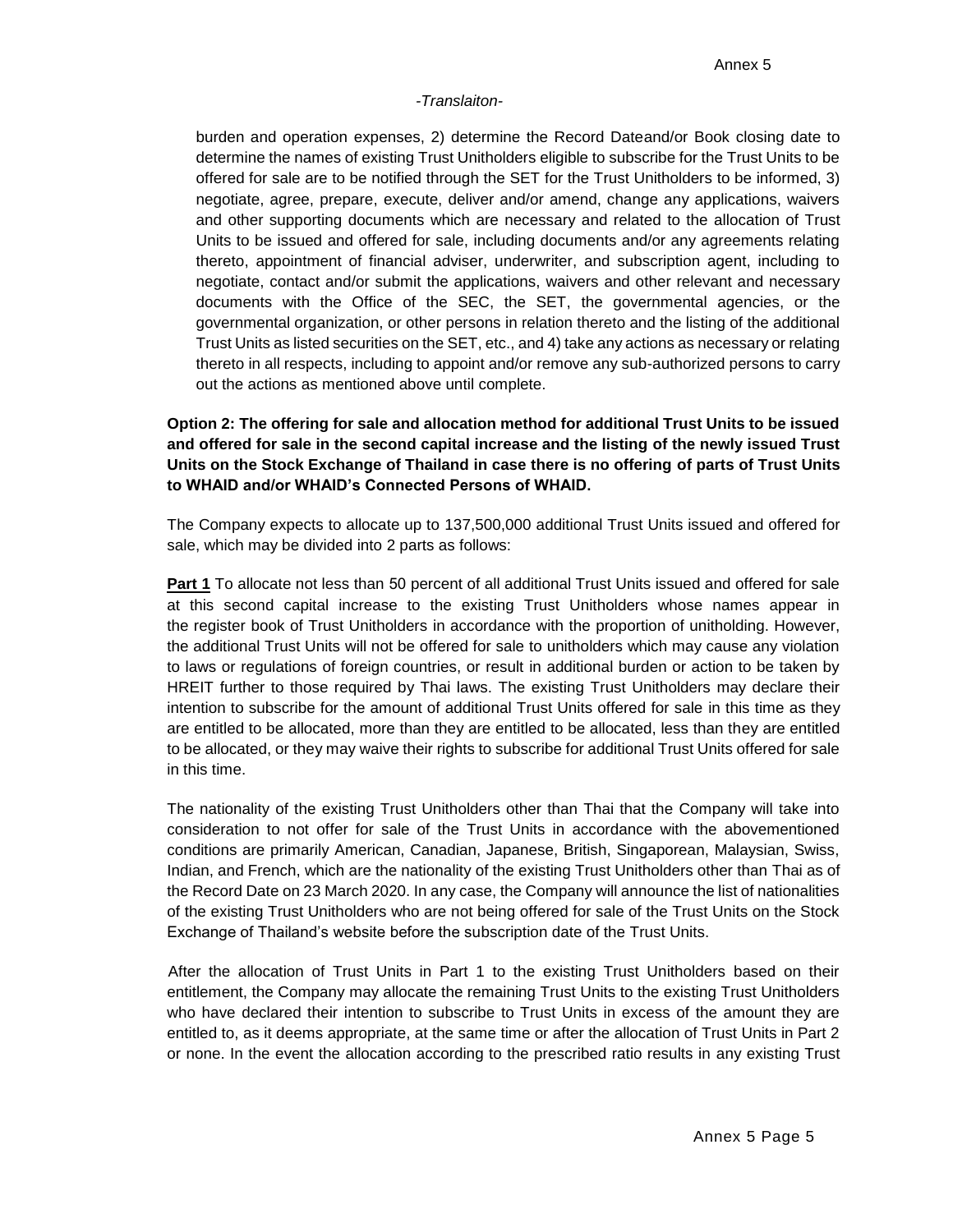Unitholders having the right to subscribe for a fraction of a trust unit that cannot be allocated as a full trust unit, such a fraction of a trust unit shall be rounded down to the nearest whole number.

**Part 2** To allocate the outstanding Trust Units after the offering for sale in the Part 1 to: (1) persons on a private placement basis including institutional investors and special subscribers, who are not the existing Trust Unitholders according to the notifications of the Office of the SEC, and are not connected persons of the owners of the immovable property according to the relevant notifications of the SEC, and/or (2) the general public, as it deems appropriate, according to the Notification TorThor. 27/2559 and other related notifications.

The summary table of the allocation details of the additional Trust Units issued and offered for sale is as follows:

| Allocated to                                                                                                                                                                                                                                                                                                                                                                                                                                                                         | <b>Number of Trust</b><br><b>Units</b>                                                                   | Ratio<br>(Old:New)                | <b>Price (Baht</b><br>per Unit)   | Date and Time for<br><b>Subscription and</b><br><b>Payment</b>                       | <b>Remarks</b>         |
|--------------------------------------------------------------------------------------------------------------------------------------------------------------------------------------------------------------------------------------------------------------------------------------------------------------------------------------------------------------------------------------------------------------------------------------------------------------------------------------|----------------------------------------------------------------------------------------------------------|-----------------------------------|-----------------------------------|--------------------------------------------------------------------------------------|------------------------|
| <b>Part 1 Existing Trust</b><br>Unitholders whose<br>names appear in the<br>register book of Trust<br>Unitholders in<br>accordance with the<br>proportion of<br>unitholding. However,<br>the additional Trust<br>Units will not be offered<br>for sale to unitholders<br>which may cause any<br>violation to laws or<br>regulations of foreign<br>countries, or result in<br>additional burden or<br>action to be taken by<br><b>HREIT</b> further to those<br>required by Thai laws | Not less than 50<br>percent of all<br><b>Trust Units issued</b><br>and offered for<br>sale<br>Remark (1) | To be<br>determined<br>Remark (2) | To be<br>determined<br>Remark (1) | To be determined<br>and after obtaining<br>an approval from the<br>Office of the SEC | $(3)$ $(4)$ and<br>(5) |
| (1) Private<br>Part 2<br>Placement, and/or (2)<br><b>Public Offering</b>                                                                                                                                                                                                                                                                                                                                                                                                             | <b>Outstanding Trust</b><br>Units from the<br>issuance and<br>offering for sale in<br>Part 1             |                                   | To be<br>determined<br>Remark (1) | To be determined<br>and after obtaining<br>an approval from the<br>Office of the SEC | $(3)$ and $(5)$        |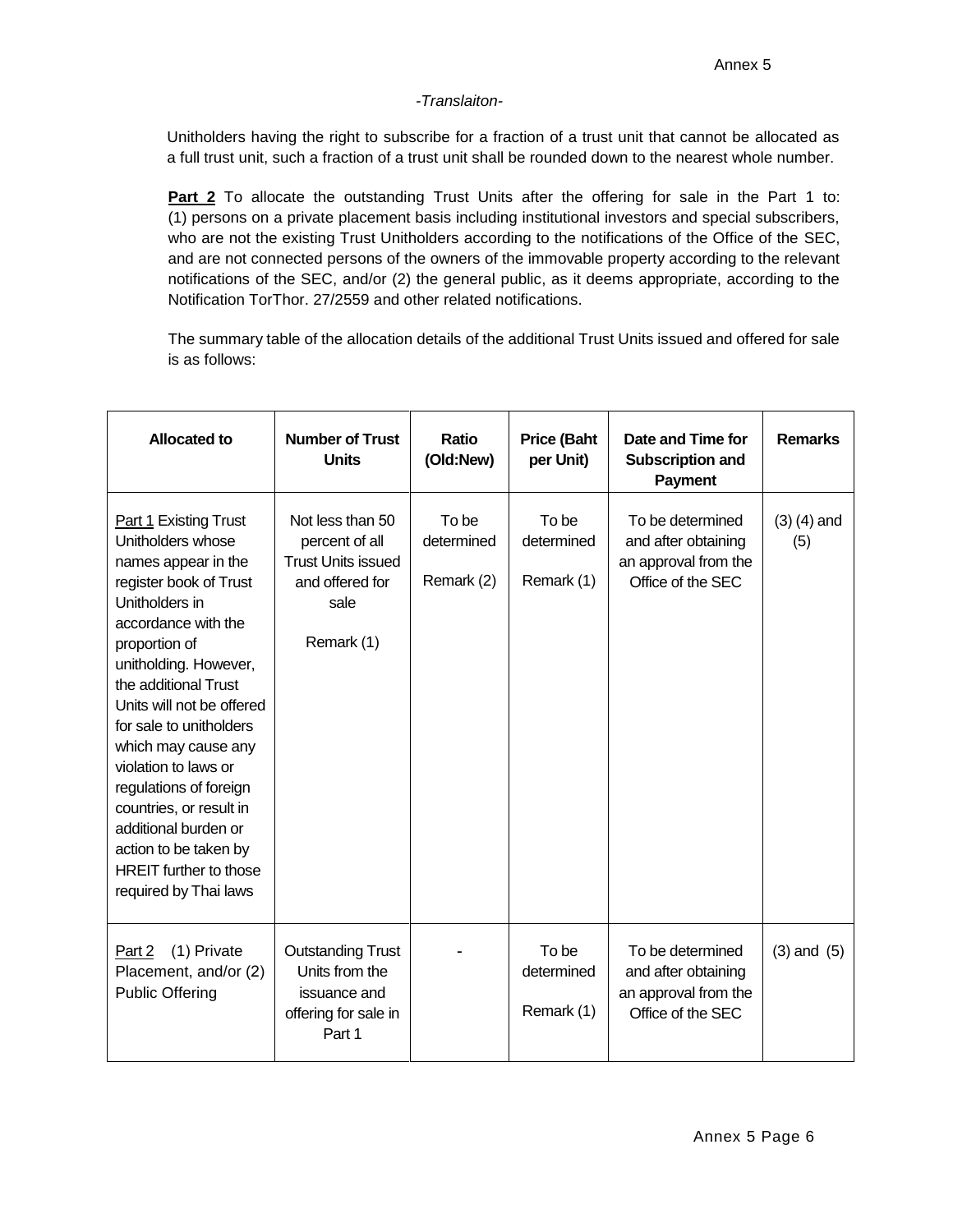## Remark

- (1) The number and the price of the Trust Units to be issued and offered for sale shall be determined with reference to the appraised value of the Additional Investment Assets as assessed by the independent appraisers approved by the Office of the SEC, and taking into account other relevant factors, including: (1) conditions of the capital and financial markets during the offer for sale of the Trust Units, (2) the appropriate rate of return for investors, (3) the commerciality of the assets, (4) interest rates, both domestically and on the global market, (5) the rate of return on investments in equity instruments, debts instrument and other investment options, and (6) results from the survey of institutional investors (Bookbuilding).
- (2) Offering ratio will be calculated from the total number of the existing Trust Units before the capital increase, divided by the number of additional Trust Units to be issued and offered for sale in Part 1, at the per unit price to be determined by the Company as per the method provided below.
- (3) The Company will allocate the additional Trust Units to any person or persons in the same group at the amount of not exceeding 50 percent of the total Trust Units sold, whereby the definition of persons in the same group shall be referred to the Notification Torjor. 49/2555, and the definition of the sponsor shall be referred to the Notification TorThor. 27/2559. The information appeared in the information disclosure form for the offer for sale of Trust Units and/or the prospectus is to be considered as the criteria for the allocation of additional Trust Units to each type of investors.
- (4) The Record Date and/or Book closing date to determine the names of existing Trust Unitholders eligible to subscribe for the Trust Units to be offered for sale is to be determined subsequently, whereby the Company will notify the Record Date, the allocation ratio and the subscription period through the SET for the Trust Unitholders to be informed.
- (5) The Trustee and/or the Company shall have the power to: 1) determine other details concerning the offering for sale and the allocation of the additional Trust Units, including but not limited to, the number of Trust Units to be issued and offered for sale, final structure of the offering for sale, subscription period, allocation method, offering method, subscription ratio, offering ratio, offering price, condition and subscription method, including other conditions and other details related to the offering for sale, and the allocation of additional Trust Units to the existing Trust Unitholders, and the allocation method in case the existing Trust Unitholders subscribe to Trust Units in excess of the amount they are entitled to, including offering for sale and allocation of the outstanding Trust Units from public offering to other investors, and to have its discretion to consider denying the offering for sale or allocation of the additional Trust Units to any Trust Unitholders, or any investors if such offering for sale or allocation of the additional Trust Units does not comply with the regulation related to offering for sale and allocation of trust unit enforced in Thailand or country of the trust unitholder's nationality, or causes unreasonable burden and operation expenses, 2) determine the Record Dateand/or Book closing date to determine the names of existing Trust Unitholders eligible to subscribe for the Trust Units to be offered for sale are to be notified through the SET for the Trust Unitholders to be informed, 3) negotiate, agree, prepare, execute, deliver and/or amend, change any applications, waivers and other supporting documents which are necessary and related to the allocation of Trust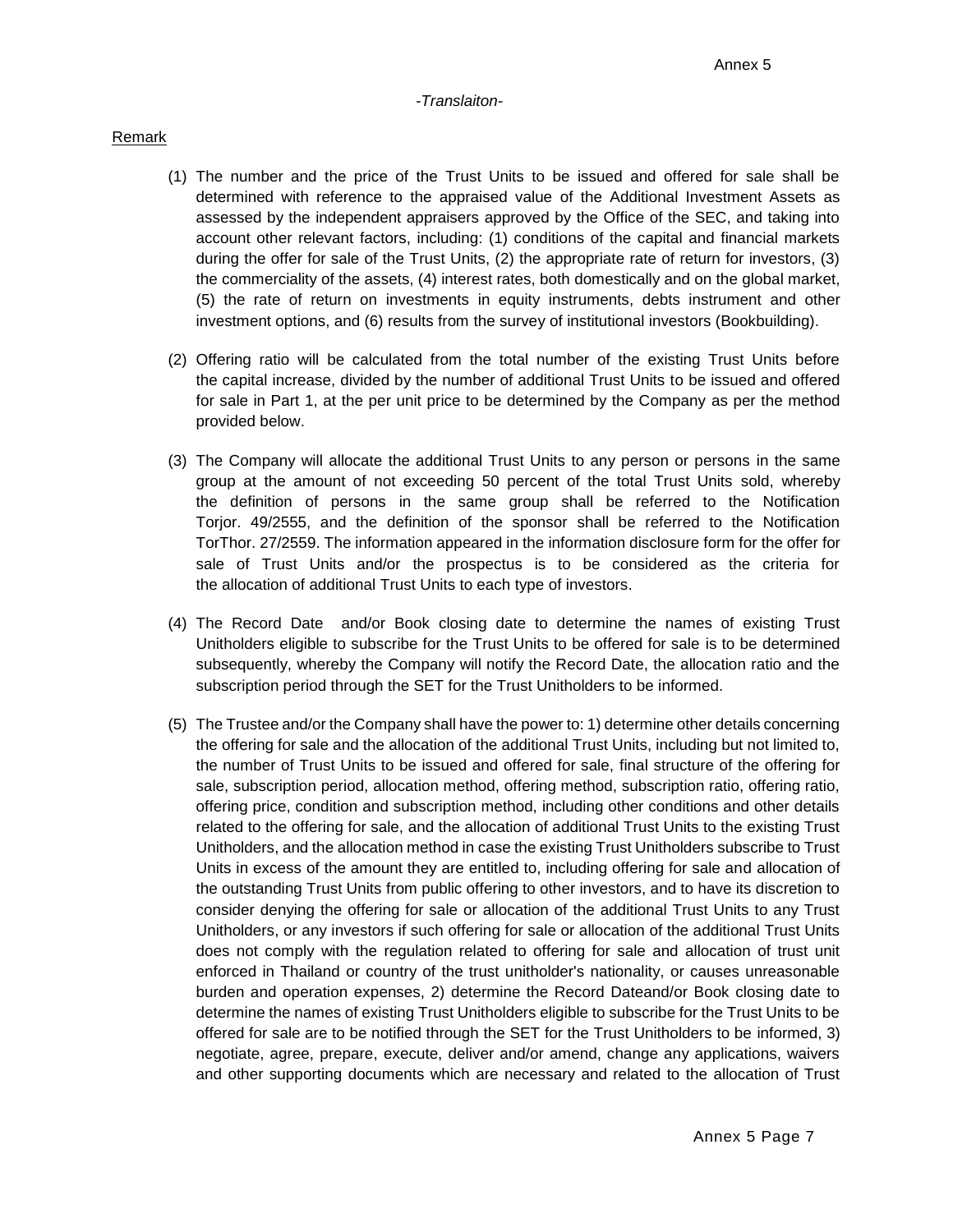Units to be issued and offered for sale, including documents and/or any agreements relating thereto, appointment of financial adviser, underwriter, and subscription agent, including to negotiate, contact and/or submit the applications, waivers and other relevant and necessary documents with the Office of the SEC, the SET, the governmental agencies, or the governmental organization, or other persons in relation thereto and the listing of the additional Trust Units as listed securities on the SET, etc., and 4) take any actions as necessary or relating thereto in all respects, including to appoint and/or remove any sub-authorized persons to carry out the actions as mentioned above until complete.

In the event that there are Trust Units outstanding after the offering for sale through a Private Placement and/or Public Offering, the Company reserves the right, as it deems appropriate, to allocate the remaining Trust Units to the subscribers who are entitled to subscribe for the additional Trust Units in Part 1 and have declared their intention to subscribe to Trust Units in excess of the amount they are entitled to, at the same time or after the allocation of Trust Units in Part 2 or none.

The details of the Trust Units appearing in the information disclosure form for the offer for sale of Trust Units and/or the prospectus for the second capital increase of HREIT are to be considered as the number of Trust Units to be allocated for sale to each type of investors.

In any event, the above allocation by the Company shall not cause any investor or group of persons to become Trust Unitholders of HREIT holding more than 50 percent of the total number of Trust Units in HREIT issued and sold, and the Company shall file an application with the Stock Exchange of Thailand for its approval to list the additional Trust Units issued and offered for sale of HREIT as listed securities within 45 days from the Closing Date of the offer for sale of the Trust Units.

## 2.2 The Company's proceedings in case there is fraction of Trust Unit from subscription

In the event that an allocation according to the prescribed ratio results in any existing Trust Unitholders having the right to subscribe for a fraction of a Trust Unit that cannot be allocated as a full unit, such fraction shall be rounded down to the nearest whole number.

## **3. Schedule for Trust Unitholders' Meeting to approve the capital increase and allocation of additional Trust Units to be issued and offered for Sale**

The Extraordinary General Meeting No. 1/2020 of the Trust Unitholders of HREIT will be held on 23 June 2020 at 14.00 hrs. at SJ Infinite One Business Complex, No. 349 Phahonyothin Road, Chom Phon Sub-District, Chatuchak District, Bangkok. , and the area which prepared by the Company. The Record Date to determine the list of Trust Unitholders who are eligible to attend the Extraordinary General Meeting No. 1/2020 of Trust Unitholders of HREIT shall be set on 28 May 2020.

## **4. Approval of the capital increase and allocation of additional Trust Units by the relevant governmental agencies and the conditions thereto**

After obtaining an approval from the Trust Unitholders for the capital increase of HREIT for investing in Additional Investment Assets No. 3, the Company will propose for an approval on the capital increase of HREIT from the Office of the SEC accordingly.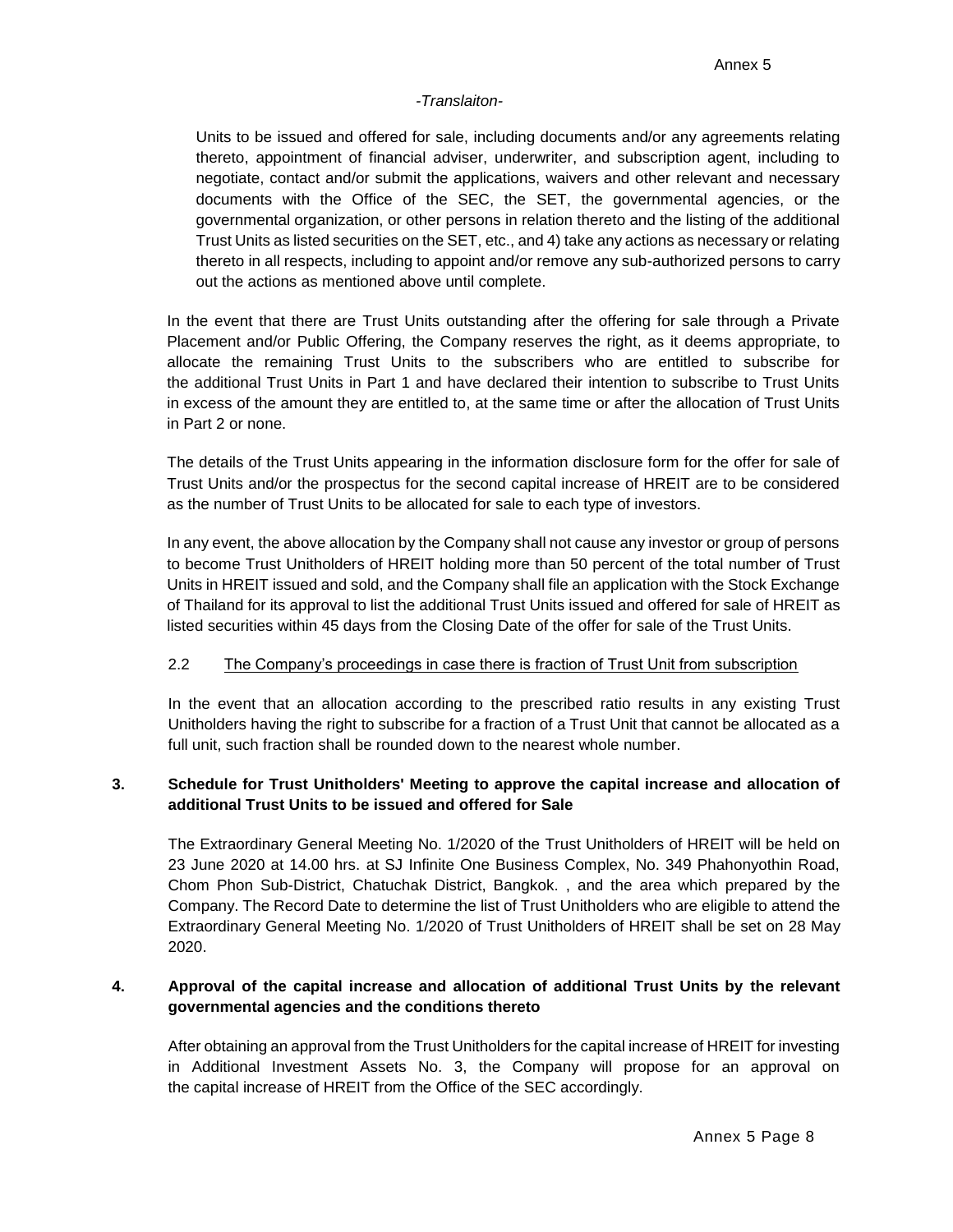#### **5. Objectives of the capital increase and utilization of additional funds**

To invest in the Additional Investment Assets No. 3 in order to increase the source of income and return for the Trust Unitholders, to utilize as the expenses related to the investment in the Additional Investment Assets No. 3, and to utilize as the expenses and fees related to the repayment of existing debts, and the expenses and fees related to the loans for refinancing, as well as to utilize as the working capital.

## **6. Benefits which HREIT will receive from the capital increase and the allocation of additional Trust Units issued and offered for sale**

To enable HREIT to gain additional asset, which will result in the diversification of investment risks. In addition, the investment in such assets will provide an opportunity for HREIT to benefit from upside gains from the newly invested assets. In this regard, the increase in the number of Trust Units will also increase the liquidity in the trading of Trust Units in the SET.

#### **7. Benefits which the Trust Unitholders will receive from the capital increase**

The size of HREIT will be increased which would attract more investors. The Company expects that it will increase the trading liquidity for the Trust Units in the secondary market, as well as HREIT will be able to diversify the risk in procurement of benefits from immovable properties in addition to the immovable properties that HREIT already invested in.

# **8. Other details necessary for the Trust Unitholders to support their decisions in the approval of the capital increase and the allocation of additional Trust Units issued and offered for sale**

- None -

## **9. Schedule for Trust Unitholders' Meeting to approve the capital increase and allotment of additional Trust Units issued and offered for sale**

- 9.1 The Record Date to determine the list of Trust Unitholders who are eligible to attend the Extraordinary General Meeting No. 1/2020 of Trust Unitholders of HREIT is scheduled on 28 May 2020.
- 9.2 The Extraordinary General Meeting No. 1/2020 of the Trust Unitholders of HREIT is scheduled to be held on 23 June 2020 at 14.00 hrs. at SJ Infinite One Business Complex, No. 349 Phahonyothin Road, Chom Phon Sub-District, Chatuchak District, Bangkok, and the area which prepared by the Company for the approval of the capital increase of HREIT, the allotment of additional trust units issued and offered for sale, and other related matters.